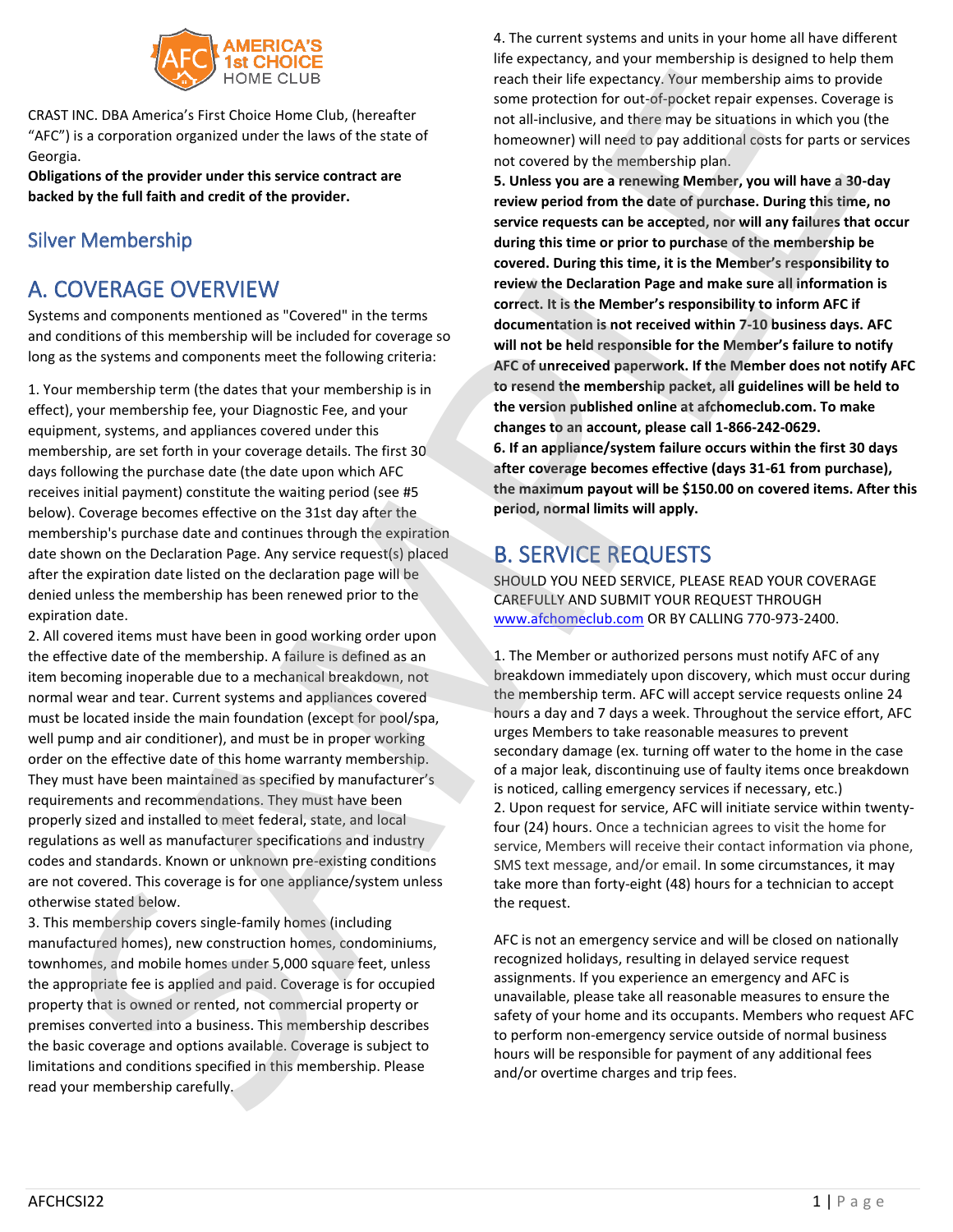2.1 The Member will be responsible for the Diagnostic Fee (sometimes called a service fee), which is listed on the membership Declaration Page. The Diagnostic Fee applies to each item inspected by an AFC-approved technician and is payable directly to AFC or the technician.

3. AFC has the sole and absolute right to select the technician to perform the service. AFC will not reimburse for services performed without prior approval and service-request-number verification. 4. AFC requires the make, model, and serial number located on the appliance/system prior to service. In some cases, this can be found on the inspection report. If the technician is not able to locate such information or it is no longer visible, AFC will not accept a request on said appliance or system. It will not be a covered item.

4.1 Some appliance/system brands require "factory-certified technicians;" in these cases, AFC cannot be held liable for possible delays in service or diagnosis.

# C. COVERED ITEMS

# Appliances

**AFC will pay up to \$3,000 per item per membership term for access, diagnosis, repair, or replacement with the like value of item currently in the home unless otherwise stated in the item's specific terms or in the Limitations of Liability section below.** NOTE: AFC shows examples of "not-covered" components to assist with your understanding of this membership; examples are not exhaustive. It is important to review Limitations of Liability below and any optional coverage items on your declaration page.

#### **1. OVEN/RANGE/COOKTOP (Gas or Electric; Built-In or Freestanding)**

**COVERED:** All components and parts. Double ovens that share parts are both covered, but double ovens that do not share parts require an additional fee for coverage. NOTE: AFC will pay up to \$150.00 for the range exhaust.

**2. CLOTHES DRYER COVERED:** All components and parts.

**3. CLOTHES WASHER COVERED:** All components and parts.

**4. DISHWASHER COVERED:** All components and parts.

**5. KITCHEN REFRIGERATOR COVERED:** All components and parts.

**6. GARBAGE DISPOSAL COVERED:** All components and parts. NOTE: AFC will pay up to \$150.00 per membership term.

#### **7. GARAGE DOOR OPENER**

**COVERED:** All components and parts of 2 units. **NOT COVERED:** Door or door track assembly. NOTE: AFC will pay up to \$500.00 per membership term.

**NOT COVERED ITEMS ON APPLIANCES:** Portable units, countertop units, insulation, doors, glass, handles, refrigerator water lines, ice crushers, beverage dispensers, plastic mini tubs, baskets, drums, venting, damage to clothing, overloading, removable parts that do not affect the functionality of the equipment such as racks, shelves, etc. Refrigerant recapture, reclaim, or disposal are also not covered.

# OPTIONAL COVERAGE

**Unless the Declaration Page indicates that one or more of the following optional coverage item(s) was purchased, the following components are not included for coverage under this membership.** Only one unit of each appliance/system is covered unless otherwise listed. Optional coverage may be purchased up to 30 days after the beginning of the membership without an inspection, with a new 30-day waiting period from the date at which the optional coverage item was purchased. After the 30<sup>th</sup> day, optional coverage may be purchased once an inspection is performed (at Member's expense) and the inspection results are approved by AFC. Optional coverage, regardless of date of purchase, will continue only through the membership term. continue to the control of the control of the source heat in the control or the control or the control or the control of the control or the control of the control of the control or the control of the control of the contro She that the most interest in the spinter location of the most interest into the most interest into the most interest into the most interest into the most interest into the most interest into the most interest into the mo

#### **1. IN-GROUND POOL/SPA EQUIPMENT (Saltwater/Chlorinated)**

**COVERED**: Both the in-ground pool and spa equipment are covered if they use common equipment. If they have separate pump and filtration systems, then only one is covered unless an additional fee is paid. Coverage applies to accessible working components and parts of the pumping system: main pool pump, primary heater, motor, gaskets, blower, timer, valves (limited to back flush, actuator, check, 2-way, and 3 way valves), relays and switches, pool sweep motor and booster pump, above-ground plumbing pipes and wiring that are associated with primary pump and filter.

**NOT COVERED**: Filters, saltwater filtration/osmosis, salt water components, control panels, electronic boards, lights and solar equipment, liners, maintenance, housing and related equipment, structural defects, inadequate pressure, jets, ornamental fountains, waterfalls, and their pumping systems, above-ground/portable pools or spas built into decking. NOTE: AFC will pay up to \$500.00 per membership term.

#### **2. WELL PUMP (Main Source of Water to the Home)**

**COVERED**: Pump, drive coupling and cap, air volume control, flow kit control, foot valves, torque arrestor.

**NOT COVERED**: Holding or storage tanks, digging, locating pump, pump retrieval, re-drilling of wells, well casings, pressure tanks, pressure switches and gauges, check valve, relief valve, drop pipe, piping or electrical lines leading to or connecting pressure tank and main dwelling (including wiring from control box to the pump), booster pumps, well pump and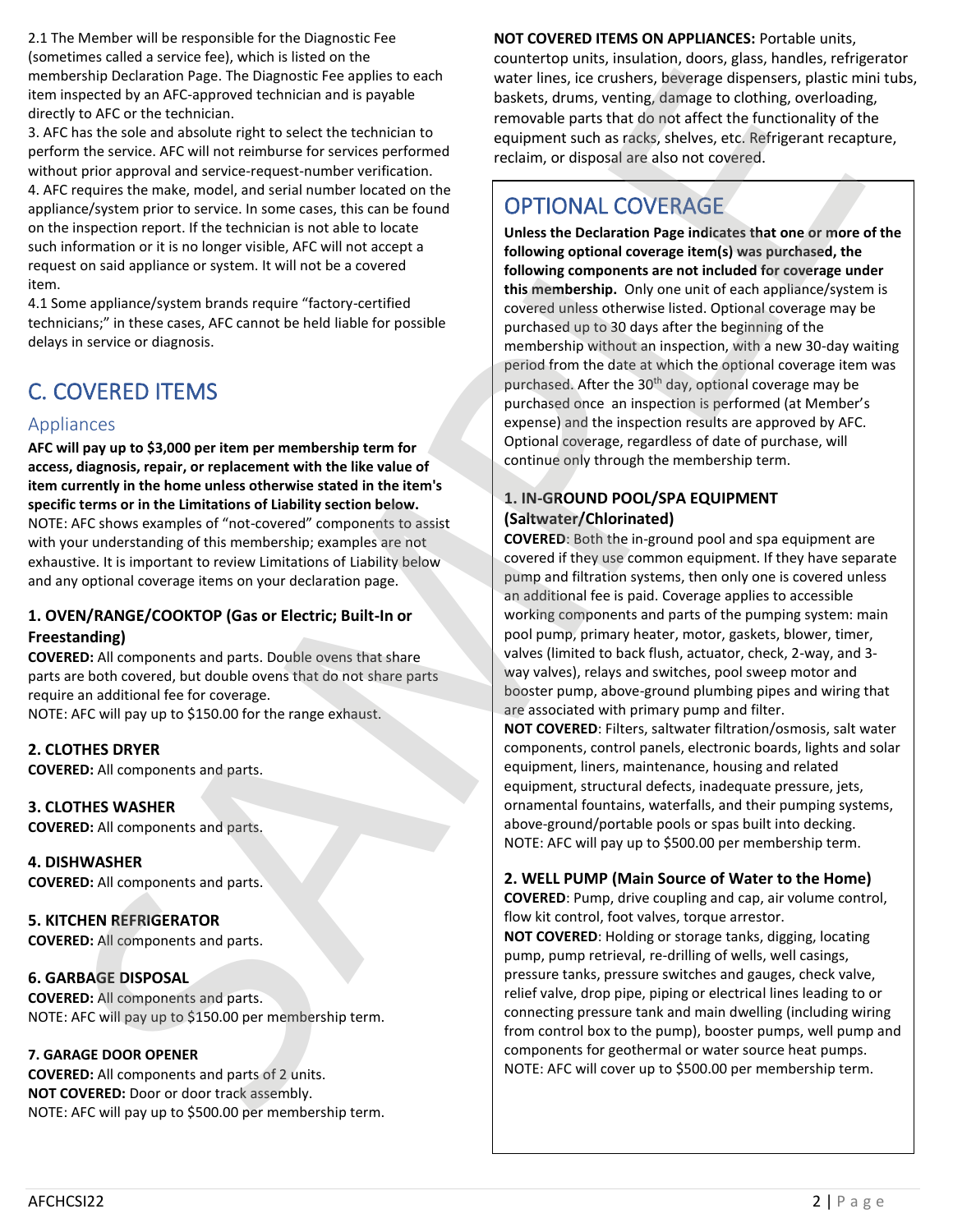# OPTIONAL COVERAGE (CONTINUED)

#### **3. SUMP PUMP**

**COVERED**: Sump pump for groundwater that is permanently installed within the foundation of the home or attached garage.

**NOT COVERED**: Grey water, sewage ejector pumps, portable pumps, backflow preventers, check valves, piping modifications for new installs.

NOTE: AFC will pay up to \$500.00 per membership term.

#### **4. CENTRAL VACUUM**

**COVERED**: All mechanical system components and parts. **NOT COVERED**: Accessories or hoses, removable attachments, clogged pipes and maintenance related breakdowns. AFC is not responsible for the cost of gaining access to or closing access from the floor or walls either to locate the cause of malfunction or to affect repair or replacement.

NOTE: AFC will pay up to \$150.00 per membership term.

#### **5. STAND ALONE FREEZER**

**COVERED**: All parts and components that affect the operation of the unit.

**NOT COVERED**: Ice makers, crushers, dispensers or related equipment; internal shell; racks, shelves, or glass displays; lights; knobs, caps or dials; condensation pans; clogged drains or lines; grates; food spoilage; freon; disposal and recapture of freon; door seals or gaskets; door hinges or handles. NOTE: AFC will pay up to \$500.00 per membership term.

#### **6. SECOND REFRIGERATOR**

**COVERED:** All components and parts. **NOT COVERED**: Insulation; doors; refrigerator water lines; removable parts; ice crushers; beverage dispensers; refrigerant recapture, reclaim or disposal; ice maker unless additional fee is paid and item is listed in additional coverage on declaration page.

NOTE: AFC will pay up to \$500.00 per membership term.

## **7. DOUBLE OVEN**

**COVERED:** All components and parts, for the second portion of a double oven.

**NOT COVERED:** insulation, doors, glass, handles, removable parts that do not affect the functionality of the equipment such as racks, shelves, etc.

#### **8. SEPTIC SYSTEM**

**COVERED**: Sewage ejector pump, jet pump, aerobic pump. **NOT COVERED**: Tank, line from house, leach lines, field lines, lateral lines, tile fields and leach beds, insufficient capacity, clean out, pumping, grinder pump.

NOTE: AFC will pay up to \$500.00 per membership term.

## **9. HOT WATER DISPENSER**

**COVERED**: All components and parts.

**NOT COVERED**: Rust, mold, corrosion, leaks or breaks of any kind.

NOTE: AFC will pay up to \$150.00 per membership term.

#### **10. ROOF LEAK REPAIR (Single-family homes only) COVERED**: Roof leaks.

**NOT COVERED:** Porches, patios, cracked or missing material, metal roofs, eco-roofs; camwood shakes, masonite shingles, gutters, downspouts, items penetrating the roof (such as skylights, chimneys, and vents), roof-mounted installations (such as solar panels) and leaks associated with their attachments to the roof.

NOTE: AFC will not dispatch a roofer to the property. You have the right to obtain your own roofer and submit the invoice for review.

# D. LIMITATIONS OF LIABILITY

- 1. The following are not covered during the membership term: (i) malfunction or improper operation due to rust or corrosion of any system or appliance, (ii) collapsed ductwork, (iii) known or unknown pre-existing conditions.
- 2. AFC does not cover secondary damage from a non-covered item. If failure of a covered part is caused by the malfunction of a non-covered item, the resulting damage will not be approved or included for coverage.
- 3. AFC is not responsible for the repair of cosmetic defects or the performance of routine maintenance.
- 4. Electronic or computerized energy management systems, lighting and appliance management systems, or solar components and equipment are not covered.
- 5. AFC is not liable for service involving hazardous or toxic materials including, but not limited to: mold, carbon monoxide, lead paint, or asbestos, nor costs or expenses associated with the recovery, recycling, reclaiming or disposal of refrigerant. AFC is not liable for any failure to obtain timely service due to conditions beyond its control, including, but not limited to, labor difficulties or delays in obtaining parts or equipment.
- 6. If the membership is financed and the service request exceeds the total amount currently paid, the Member must pay the remaining balance before repairs can proceed. If monthly payments for the membership are past due, the Member will be subject to a \$10.00 late fee. If the membership is cancelled, the Member is responsible for the total amount of claims paid by AFC, and this amount will be deducted from any refund.
- 7. AFC is not liable for repair of conditions caused by use of the self-cleaning function on any oven, chemical or sedimentary build-up, rust or corrosion, mildew, mold, misuse or abuse, failure to clean or maintain as specified by the equipment manufacturer, missing parts, structural changes, fire, freezing, electrical failure, electrical shorts or power surge, water damage, lightning, mud, earthquake, soil movement, soil settlement, settling of home, storms, accidents, pest damage, acts of God, or failure due to excessive or inadequate water pressure. S. SAMP PUMP ENTRIL AND INTERFERIT IN CONTROL ASSESS TO A CONTROL ASSESS TO A CONTROL AND THE CONTROL ASSESS TO A CONTROL AND THE CONTROL ASSESS TO A CONTROL ASSESS TO A CONTROL ASSESS TO A CONTROL ASSESS TO A CONTROL ASS UNRE PLANE TOWER PLANE IN COVERT CONTENT IN CONTENT AND A CONTENT AND A CONTENT AND A CONTENT AND A CONTENT AND A CONTENT AND A CONTENT AND A CONTENT AND A CONTENT AND CONTENT AND CONTENT AND CONTENT AND A CONTENT AND A C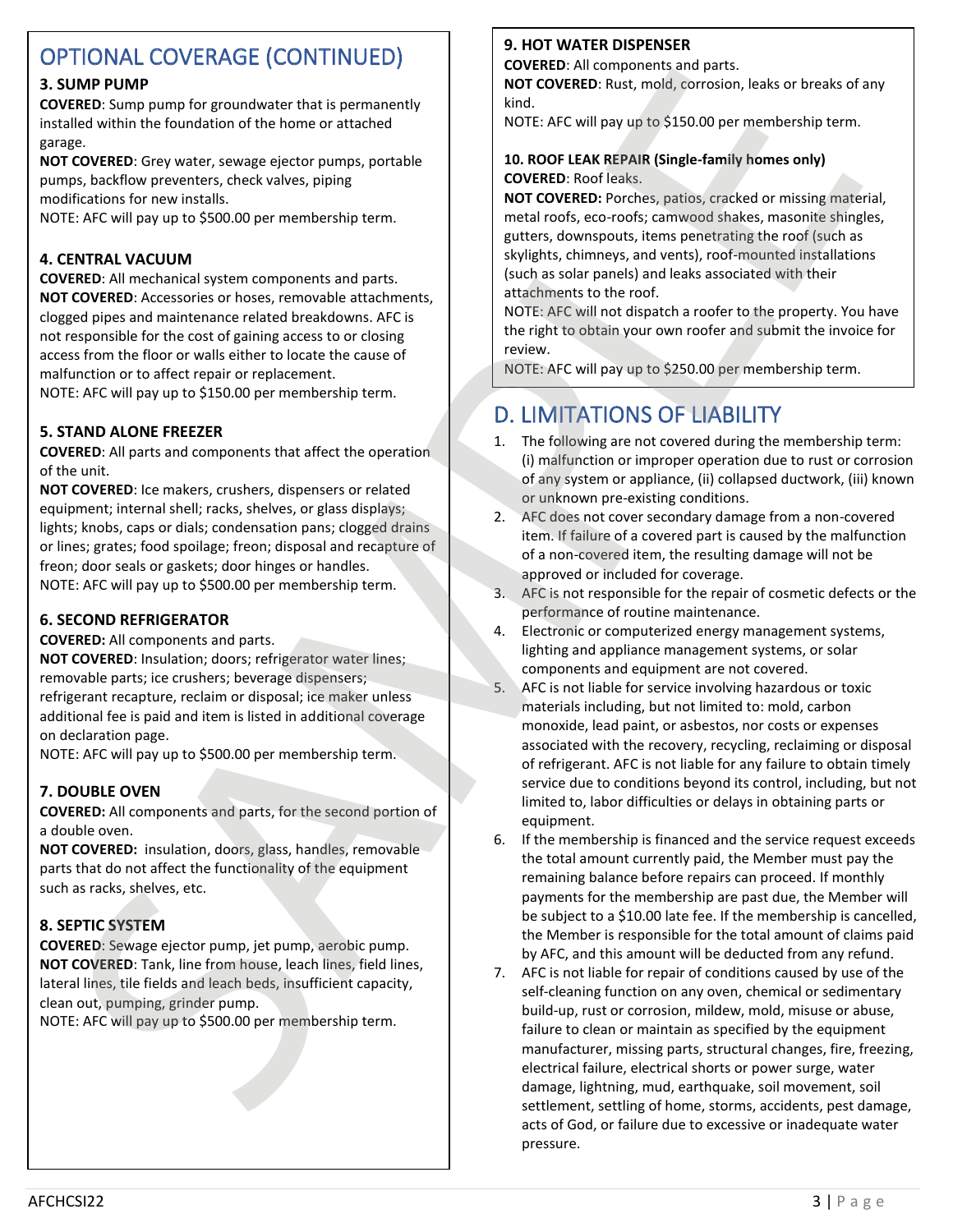8. AFC is not liable for repairs related to costs of construction, carpentry or other incidental costs associated with alterations or modifications of appliances, components, or installation of different equipment or systems. AFC is not responsible for providing upgrades, components, parts, or equipment required due to the incompatibility of the existing equipment with the replacement system, appliance or component/part, including but not limited to efficiency as mandated by federal, state, or local governments.

## MAINTENANCE

- 1. AFC is not liable for normal or routine maintenance or failure to perform normal or routine maintenance. Before accepting a service request on a HVAC system or tankless water heater, AFC requires a prior annual maintenance record from a licensed technician (often called a "check-up") showing no suggested or required repairs. Annual is defined as occurring within 12 calendar months of the service request. In order to receive service on the HVAC or tankless water heater unit when a failure is discovered during annual maintenance, the Member must provide a previous maintenance record from within the last 12 months that shows no suggested or required repairs.
- 2. AFC is not liable for repairs caused by misuse, abuse, or failure to maintain manufacturer's specified maintenance for items such as, but not limited to: coil cleaning, filtration changes, water heater flushing, consumable component replacement, proper refrigerant levels, or lubrication. This membership does not cover cleaning of any parts or equipment.

# REAL ESTATE TRANSACTIONS

For plans purchased through a real estate transaction, coverage becomes effective on the day specified on your declaration page and continues through the elected date shown, though limitations and conditions apply:

- 1. Payment must be received within 14 days of closing. If payment is not received within that time, coverage will begin on the date payment was received.
- 2. If a home inspection was not performed on the residence prior to purchase, coverage will be 30 days after the purchase date on the declaration page.
- 3. To waive the initial 30-day waiting period, the Member must provide an inspection report to AFC. This report must reflect that the items included in the coverage were inspected and are in good working condition, with no further recommendations, inspections, or repairs by a separate technician suggested for the coverage to apply. No preexisting conditions will be accepted.
- 4. In the event a claim is filed within the first 30 days of coverage, the maximum payout will be \$150.00 on covered items. After this period, normal limits will apply.

## ACCESS AND CLOSING

- 1. AFC is not responsible for providing access to or closing access from any covered item which is concrete-encased or otherwise obstructed or inaccessible.
- 2. AFC shall not be responsible for payment of the cost to remove and replace any built-in appliances, cabinets, floor coverings, or other obstructions impeding access to walls, ceilings, and/or floors.

#### DISPOSAL

1. Members may be charged an additional fee by the technician to dispose of an old appliance, system, or component, including but not limited to the following items: condensing units, evaporator coils, compressors, capacitors, refrigerators, freezers, water heaters, and any system or appliance which contains dangerous or hazardous materials.

## DETERMINING VALUE OF SYSTEMS OR APPLIANCES

- **1.** Appliances and systems, being mechanical, lose value as they age, and the cost of repair may exceed the value of the system or appliance. In these cases, the following guidelines will be implemented to provide a replacement allowance:
	- For appliances, water heater, HVAC systems, and optional coverage items 5 years or older, AFC will use a guide for a prorated amount based on age. Proof of purchase in the form of a receipt is required before the replacement allowance will be paid for any new HVAC system or appliance. All receipts for Reimbursement must be received before the Membership Expiration Date to be Reimbursed.
- 2. AFC has the sole right to determine whether a covered system or appliance will be repaired or replaced based on value. AFC is responsible for replacement value evaluation, which is based on equipment of similar features, capacity, and efficiency, but not based on matching dimensions, brand, or color.
- 3. AFC is not responsible for upgrades, components, parts, or equipment required due to the incompatibility of the existing equipment with the replacement system, appliance, component, or part thereof as well as new types of chemical or material utilized to run the replacement equipment including, but not limited to, differences in technology, refrigerant requirements, or efficiency as mandated by federal, state, or local governments. If parts are no longer available, AFC will offer cash payment in the amount of the average cost of both parts and labor of the covered repair. When parts are available, AFC will pay for covered parts in addition to the average labor costs for the Member's area. AFC reserves the right to locate parts at any time. For the membership term, AFC is not liable for replacement of entire systems or appliances due to obsolete, discontinued, or unavailable parts. However, AFC will provide reimbursement for the costs of those parts determined by reasonable allowance for the fair value of like parts. AFC reserves the o or noticely to relation the proposed or interaction of the second or noticely to relation the right of the right of the right of the right of the right of the right of the right of the right of the right of the right modification of application, constants, or modification of the constant of the constant of the particles of the constant of the constant of the constant of the constant of the constant of the constant of the constant of t part or component.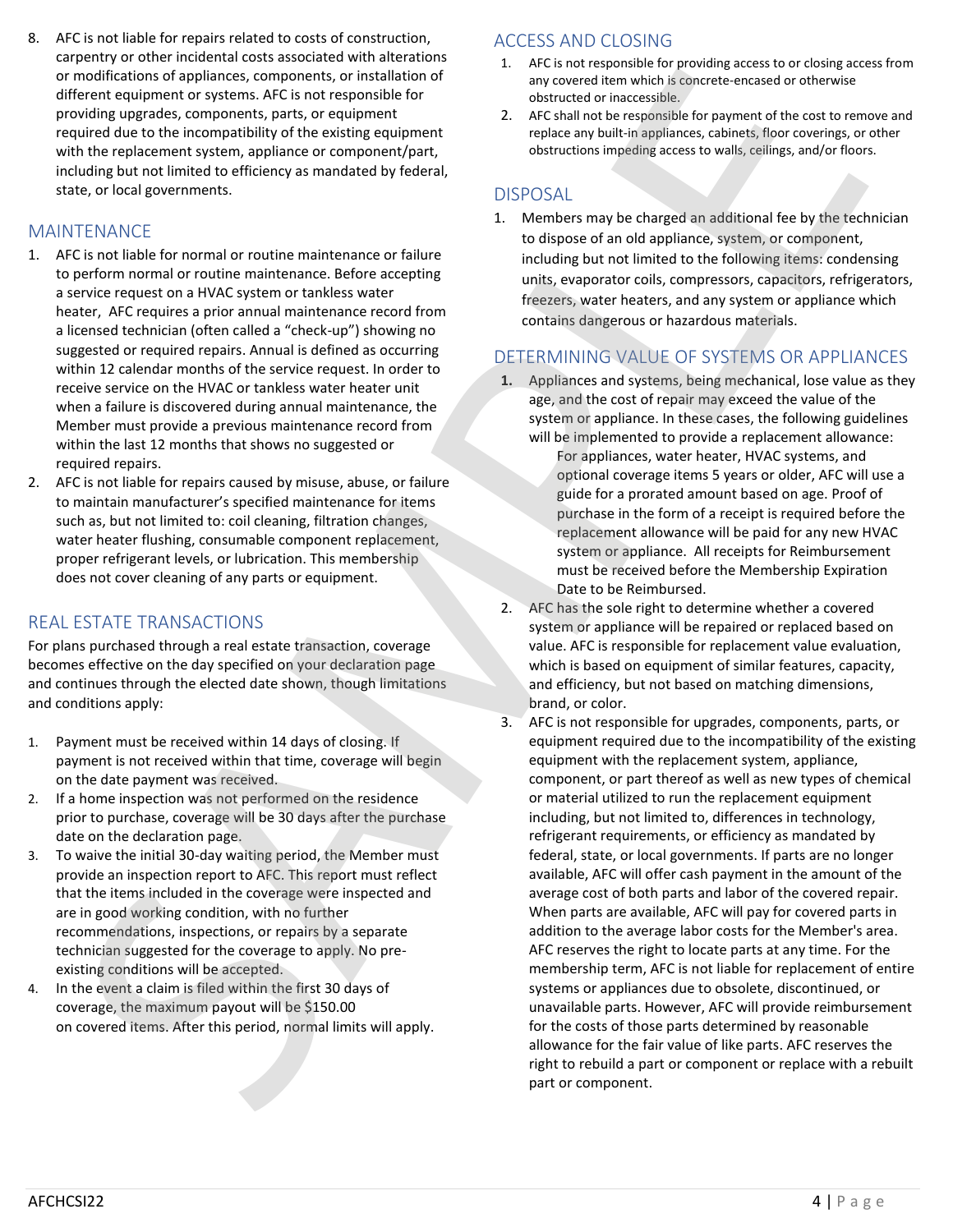# COMMERCIAL AND PROFESSIONAL GRADE EQUIPMENT

- 1. AFC is not liable for the repair or replacement of equipment, systems, or appliances that are commercial grade.
- 2. AFC shall pay no more than \$1000.00 in aggregate for professional series appliances or like appliances including, but not limited to brands such as Sub Zero, Viking, Wolf, Bosch, Cove, Dacor, Gaggenau, Miele, Fisher and Paykel, etc.

# AFC RIGHTS

- 1. A service technician will not be assigned when the coverage for the given item is limited to \$250.00 or less. In these instances, AFC may offer a buyout for the covered amount.
- 2. AFC reserves the right to obtain a second opinion at its own expense. Members have the right to receive a second opinion at their own expense via a licensed technician of their choosing. If the Member does not agree with the first technical assessment, the Member may submit his/her new technician's assessment in writing directly to AFC for review.
- 3. AFC reserves the right to offer a cash buyout in lieu of repair or replacement in the amount of AFC's actual cost (which at times may be less than retail) to repair or replace any covered system, component, or appliance. All items in the home begin to apply to the depreciation schedule at 5 years of age. Members have the right to request a copy of the depreciation schedule at any time during the membership term or during the 30-day waiting period. Members may also review the sample value of their equipment at

https://www.claimspages.com/tools/depreciation/

- AFC's responsibility for repairs and/or replacement will never exceed the fair market value of the unit, in total, per the depreciation schedule. If the current fair market value of the unit exceeds the maximum payout limit per the coverage listed above, AFC will not allocate more than the specified limit per item, per membership.
- If the cost of repair exceeds the current value of the unit per the depreciation schedule, AFC has the right to offer the remaining value to the member in a cash buyout option, instead of performing the repair.
- Cash in lieu must be confirmed by the Member within the membership term for funds to be released.
- 4. **Manufacturer's warranty, recall, or defects:** If a failure arises on any unit that has been recalled, is defective, or is under warranty per the manufacturer, the Member is responsible for service. A manufacturer warranty is a guarantee that the manufacturer will stand behind the unit they produced. They must represent and claim the repair/replacement. Once the manufacturer warranty expires, AFC is able to cover this unit. AFC will not be held responsible for any costs of parts or labor associated with a manufacturer warranty; all manufacturercovered repairs will go through the manufacturer's service process. In this case, the product manufacturer must be contacted for service. For the temperature of equivalent entropy and account to the formula methods are not the temperature of the temperature of the temperature of the temperature of the temperature of the temperature of the temperature of the
- 5. AFC will not pay for repairs or replacement of any covered systems or appliances that are inoperable because of known or unknown pre-existing conditions, long-term failures, deficiencies and/or defects.
- 6. AFC is not liable for negligence or other conduct of the technician, nor is AFC an insurer of technician's performance. By entering an AFC membership, the Member agrees that AFC is not liable for consequential, incidental, indirect, secondary, or punitive damages. The member expressly waives the right to all such damages. The Member's sole remedy under this Agreement is recovery of the cost of the required repair or replacement, whichever is less. The Member further agrees that in no event will AFC's liability exceed \$3,000.00 per membership item for access, diagnosis, and repair or replacement, unless otherwise stated by AFC.
- 7. If AFC approves the Member to obtain their own licensed technician, please be aware:
	- AFC will not reimburse any Member for work done by an unlicensed technician.
	- AFC will not be held responsible for any failure or secondary damage caused by a system or appliance that was repaired or replaced by an unlicensed technician.
	- The Member waives all rights to service on the appliance or system that was repaired or replaced by an unlicensed technician.
	- If a technician charges a Diagnostic Fee that is greater than the amount stipulated on the Member's Declaration page, AFC will pay up to \$40.00 of the additional expense.
- 8. AFC is not responsible for repairs related to inadequacy, lack of capacity, improper installation, mismatched systems, oversized or undersized equipment, or any modification to the system or appliance.
- 9. AFC reserves the right to send a technician at any time. Sending a technician in no way constitutes responsibility of service from AFC.
- 10. Unless otherwise stated, the aggregated total AFC will pay per membership term is \$10,000.00.

# ARBITRATION AGREEMENT

By agreeing to the Terms, you and AFC agree that all disputes, claims, or controversies between us, or between you and other users, or in any way arising out of relating to this agreement shall be resolved on an individual basis in binding arbitration, as set forth below. By agreeing to arbitrate, you and AFC are each waiving the right to go to court. By agreeing to arbitrate, you and AFC are also agreeing that arbitration will be conducted only on an individual basis, and you and AFC are each waiving the right to bring, to participate in, or to recover relief through any class, collective, coordinated, consolidated, or representative proceedings or any other kind of group, multi-plaintiff, joint, or mass action.

You expressly waive all Service Requests in excess of \$3000.00, and agree that its recovery shall not exceed these amounts. You and AFC agree that any dispute, claim or controversy between you and AFC; or (ii) between you and other users ; or (iii) arising out of or relating to this membership in any way; or (iv) involving the existence, formation, breach, termination, enforcement, interpretation, validity, or scope of this agreement to arbitrate, shall be settled by binding arbitration administered by FairClaims (www.FairClaims.com) and not by a court or jury, in accordance with FairClaims' applicable arbitration rules and procedures effective at the time a claim is made. These rules and procedures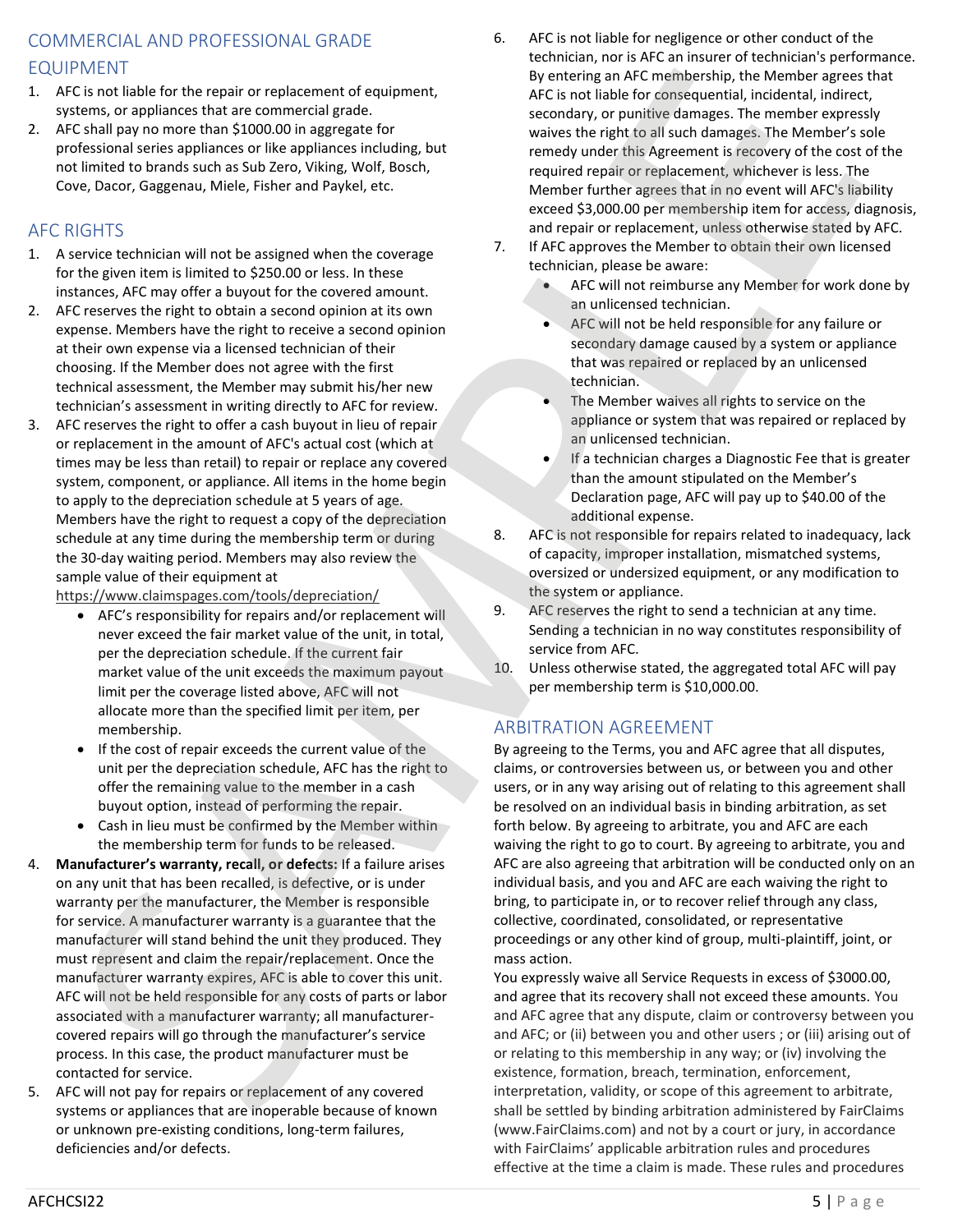are available at www.FairClaims.com. You further agree that judgment on the award rendered by the arbitrator(s) may be entered in any court having jurisdiction thereof. You consent to electronic service of process, with service to be made to the email address we have on record for your account.

You and AFC agree that if one party refuses to comply with an arbitrator's award and the other party obtains judicial confirmation or enforcement of the arbitrator's award, then the party that refused to comply shall pay the other party the costs, attorney's fees, court fees, and any other fees incurred in obtaining such confirmation or enforcement. Notwithstanding any choice of law or other provision in this membership you and AFC agree and acknowledge that this arbitration agreement evidences a transaction involving interstate commerce and that the Federal Arbitration Act, 9 U.S.C. § 1 et seq. ("FAA"), will govern its interpretation and enforcement and proceedings pursuant thereto. You and AFC agree that the FAA and the arbitration rules of FairClaims shall preempt all state laws to the fullest extent permitted by law.

*Opt-out of Agreement to Arbitrate*. You can decline this agreement to arbitrate by mailing your request to AFC Home Club 1343 Canton Rd Bldg B Marietta, GA 30066.

# CLASS ACTION WAIVER

**By agreeing to arbitrate, you and AFC are also agreeing that arbitration will be conducted only on an individual basis, and you and AFC are each waiving the right to bring, to participate in, or to recover relief through any class, collective, coordinated, consolidated, or representative proceedings or any other kind of group, multi-plaintiff, joint, or mass action.** You acknowledge and agree that you and AFC are each waiving the right to a trial by jury or to participate as a plaintiff or class member in any purported class action or representative proceeding. Unless both you and AFC otherwise agree in writing, any arbitration will be conducted only on an individual basis and not in a class, collective, consolidated, or representative proceeding. However, you and AFC each retain the right to seek injunctive or other equitable relief in a court of competent jurisdiction to prevent the actual or threatened infringement, misappropriation or violation of a party's copyrights, trademarks, trade secrets, patents or other intellectual property rights. You agree that any and all communications and evidence related to any dispute ultimately resolved by arbitration or mediation with FairClaims arising out of or relating to this membership agreement shall be held and will remain confidential, and that you will not take any action that will harm the reputation of any of the other parties to the arbitration or mediation or AFC, or which would reasonably be expected to lead to unwanted or unfavorable publicity to and of the parties, AFC or other entities involved in or incidental to the arbitration or mediation. You understand that those parties and entities include but are not limited to the claimant, respondent, witnesses, and AFC. enter the any count bandwig turbidical controllered. Notice controller than the period of the controller of the controller of the controller state of the controller state of the controller state of the controller state of If no my matrix the particular theorem. We consist to  $\sim 0.001 \times 10^{-10}$  MPLC in the best institute of the state of the state of the state of the state of the state of the state of the state of the state of the state of

## GOVERNING LAW

This Agreement shall be Governed by and construed in accordance with the Law of the State of Georgia, without regard to its conflicts of Law Rules.

# BUILDING AND ZONING CODE REQUIREMENTS OR VIOLATIONS

(A) AFC will not be held liable for services to meet current requirements of building or zoning codes or to correct code violations, nor will AFC assist with services when permits cannot be obtained. AFC will not pay for the cost to obtain permits. (B) AFC has a limit set forth of \$150.00 as a goodwill to assist with upgrades. This can be used at the members discretion for upgrades.

## MULTIPLE UNITS AND INVESTMENT PROPERTIES

(A) If the membership is for duplex, triplex, or four-plex property, each dwelling within must be covered by an AFC membership for coverage to apply to all units included in the membership, with applicable optional coverage to apply to common systems and appliances. Otherwise, all dwellings within the property will be covered by one AFC membership, and coverage for each individual unit included in the membership will be provided only on the first unit on which AFC offers assistance.

(B) If this membership is for a unit within a multiple unit of 5 or more, then only items contained within the confines of each individual unit are covered. Common systems and appliances are excluded.

(C) Except as otherwise provided in this section, common systems and appliances are excluded.

# TRANSFER OF MEMBERSHIP & RENEWALS

(A) If the covered property is sold during the term of this membership, the Member must notify AFC of the change in ownership and submit the name of the new Owner by filling out a transfer request form to transfer coverage to the new Owner. (B) The Member may transfer this membership to a new Owner at any time. There is a \$50.00 fee to transfer membership. Once the transfer is confirmed, the new Member will be subject to the most current updated terms, which will be sent to the new Member and will reflect with their membership number. Any monetary amount used of the limits by the prior Owner will apply to the new Owner of the property.

(C) This membership may be renewed at the option of AFC and where permitted by state law. AFC has the sole discretion to decide whether membership will be renewed.

(D) All membership terms are renewed automatically 30 days prior to the membership expiration date unless cancelled before that period by AFC or the Member. Payment information provided initially will be used for all renewals unless the Member provides new information prior to payment date. Coverage ends in the event of non-payment. Renewed memberships do not feature a 30-day, 100% money-back-guarantee review period, nor do they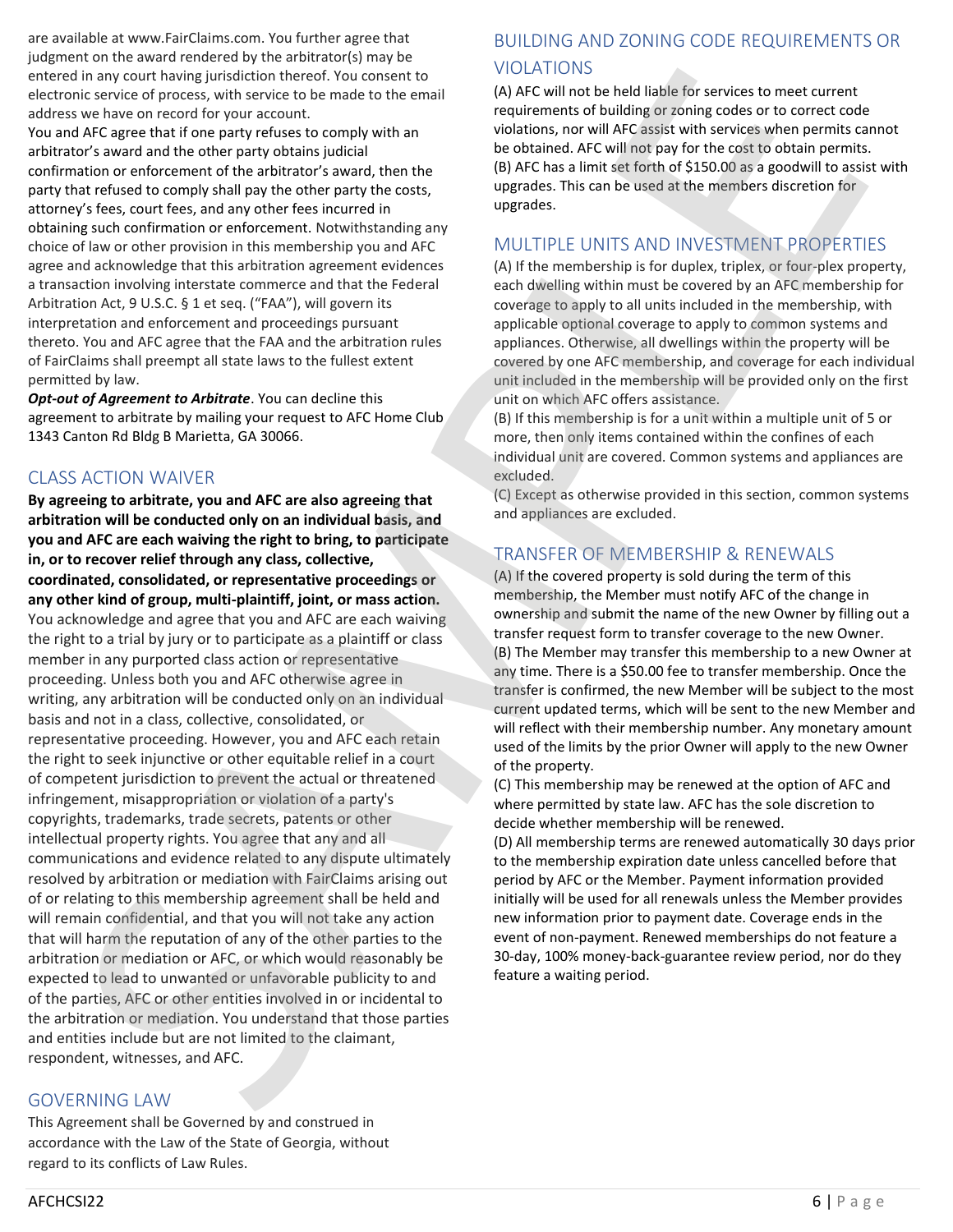(E) If a system or appliance was subject to the Cash Buyout option during the current membership, AFC will not include coverage on the same item upon renewal. If the Member purchased a new item after the Cash Buyout was concluded, AFC will include coverage for the renewal term, i.e. 1-3 years, as long as the receipt has been submitted and confirmed.

# CANCELLATION

#### **THIS IS NOT A MEMBERSHIP OF INSURANCE.**

This membership shall be non-cancelable by AFC except for:

(1) Nonpayment of membership fees; Failure to make payment of initial or monthly payment;

If the membership is cancelled for non-payment, no refund is due. (2) Nonpayment of Diagnostic Fee, as stated in Section III; (3) If the Member threatens; threatens to harm; uses threatening language; makes an AFC agent fear for their safety or wellbeing; harms an AFC agent (not limited to salespersons, service representatives, or technicians); or uses discriminatory language based on race, sex, religion, creed, or sexual orientation. The Member will be notified of this termination in writing/email within 7-14 calendar days or the action. Any services paid shall be deducted from any refund due. me there are of the the there in probability the the material state. We also the same probability interesting in the material state of the Northern Park (Sin Ray Northern Park (Sin Ray Northern Park (Sin Ray Northern Park

(4) Fraud or misrepresentation of facts material by the Member to the Issuance of this membership;

(5) Mutual agreement of AFC and the Member. New Members may cancel within the first 30 days of the purchase date for a refund of the paid membership. If canceled after 30 days, the Member shall be entitled to a pro rata refund of the paid membership from the date the Cancellation is received in writing, less any service request(s) paid by AFC and time used in the membership.

No membership shall be reinstated once a signed cancellation requested is received by AFC. Prorated refunds are assessed by the number of days that have elapsed since the purchase date of the membership. All refunds will be returned to the original payment method used. After the initial 30-day waiting period, a \$75.00 Cancellation Fee applies.

(6) AFC reserves the right, in its sole discretion, to refund the full membership cost in full, including the fee paid for any purchased optional or enhanced coverages, in full and complete satisfaction of any rights or claims of the Member, which shall operate as a full release of AFC against any and all claims and damages of the Member.

(7) Regarding month-to-month memberships, enrollment fees are non-refundable after the 30-day review period. If cancelled, no refund is due.

(8) If The Member cancels the membership, any open service request(s) will be terminated immediately upon receipt of the Cancellation Letter.

#### **To cancel your membership, please send a signed letter addressed to:**

AFC Home Club Cancellation Department 1343 Canton Road, Suite A Marietta, GA 30066

# MISCELLANEOUS STATE PROVISIONS

#### **Georgia Residents**

THIS IS NOT A CONTRACT OF INSURANCE; however, the performance of this Contract is guaranteed by a Surety Bond written by Great American Insurance Company. If sixty (60) days have passed since a Service Request has been filed for which AFC has not paid or refunded the consideration paid for the Contract, the Contract holder is entitled to make a direct claim against Great American Insurance Company at 301 E 4th Street Cincinnati, OH 45202.

#### **Kentucky Residents**

THIS IS NOT A CONTRACT OF INSURANCE; however, the performance of this Contract is guaranteed by a Performance Bond written by Great American Insurance Company. If sixty (60) days have passed since a Service Request has been filed for which AFC has not paid or refunded the consideration paid for the Contract, the Contract holder is entitled to make a direct claim against Great American Insurance Company at 301 E 4th Street Cincinnati, OH 45202.

#### **Alabama Residents**

*Governing Law* - Service contracts purchased in the state of Alabama shall be held in the county in which the contract holder lives and shall be governed by the laws of Alabama.

*Cancellation* - Mutual Cancellation: Mutual Agreement between you and AFC. New Members may cancel within the first 30 days of the order date for a refund of the paid membership. If canceled after the 30-day waiting period, the Member shall be entitled to a pro rata refund of the paid membership from the date the Cancellation is received in writing, less any service request(s) paid by AFC and time used in the membership.

No membership shall be reinstated once a signed cancellation requested is received by AFC. Prorated refunds are assessed by the number of days that have elapsed since the purchase date of the membership. All refunds will be returned to the original payment method used. After the initial 30-day waiting period, a \$25.00 Cancellation Fee applies.

#### **South Carolina Residents**

*Cancellation* - If AFC does not provide a refund within 45 days of cancellation, a 10% penalty per month shall be added to the refund.

#### **Texas Residents**

This contract is issued pursuant to a License granted by the Texas Real Estate Commission, and complaints in connection with this contact may be directed to the Commission at P.O. Box 12188, Austin, Texas 78711, 512-936-3049. The purchase of a Residential Service contract is optional and similar coverage may be purchased through other Residential Service Companies or Insurance Companies authorized to transact business in Texas.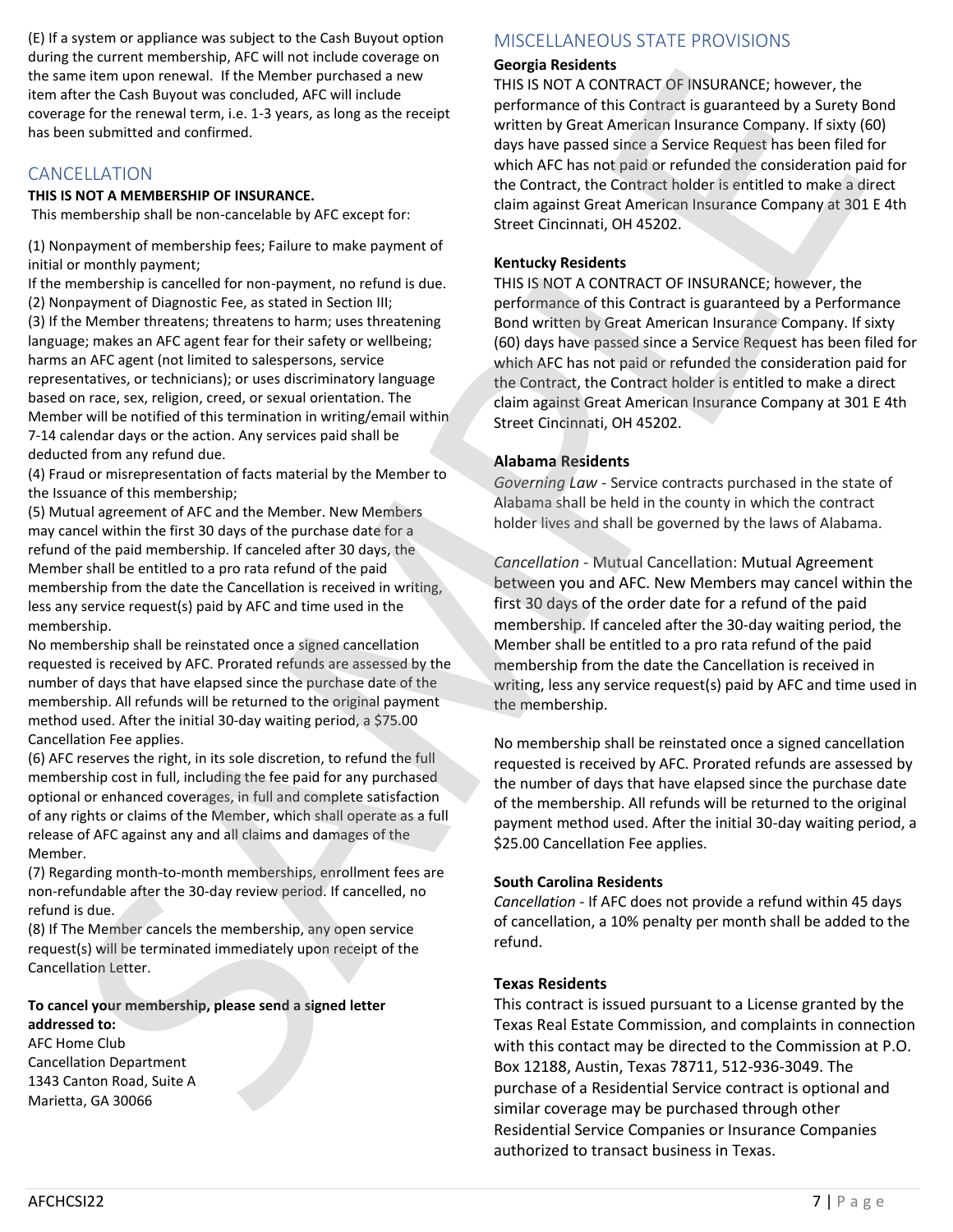**NOTICE: YOU, THE BUYER, HAVE OTHER RIGHTS AND REMEDIES UNDER THE TEXAS DECEPTIVE TRADE PRACTICES-CONSUMER PROTECTION ACT WHICH ARE IN ADDITION TO ANY REMEDY WHICH MAY BE AVAILABLE UNDER THIS CONTRACT. FORE MORE INFORMATION CONCERNING YOUR RIGHTS, CONTACT THE CONSUMER PROTECTION DIVISION OF THE ATTORNEY GENERAL'S OFFICE, YOUR LOCAL DISTRICT OR COUNTY ATTORNEY OR THE ATTORNEY OF YOUR CHOICE.**

**NOTICE: THIS COMPANY PAYS PERSONS NOT EMPLOYED BY THE COMPANY FOR THE SALE, ADVERTISING, INSPECTION, OR PROCESSING OF A RESIDENTIAL SERVICE CONTRACT UNDER TEXAS OCCUPATIONS CODE §539.62(b)**

\_\_\_\_\_\_\_\_\_\_\_\_\_\_\_\_\_\_\_\_\_\_\_\_\_\_\_\_\_\_\_\_\_\_\_\_\_\_\_\_\_\_\_\_\_\_\_\_

Member Signature

#### **NEVADA Residents**

*Cancellations* – Are administered in accordance with NAC 690c.120. AFC may not cancel this Service Contract after it has been in effect for seventy (70) days except for any of the following: (a) You fail to pay an amount when due; (b) You have been convicted of a crime which results in an increase in the service required under the Service Contract; (c) There is discovery of fraud or material misrepresentation by You in obtaining the Service Contract, or in presenting a claim for service thereunder; (d) Discovery of an act of omission by You or a violation of any condition of the Service contract by You; (e) There is a material change in the nature or extent of the required service or repair which occurs after the effective date of the Service Contract and which causes the required service or repair to be substantially and materially increased beyond that contemplated at the time that the Service Contract was issued or sold. **PRACTICS (TO SUPPRISH PAYER INTERFERICANT ASSEMBATION A CONSULTRAT SUPPRISH PAYENTIFIC CONSULTRAT (NOTE THIS CONTRACT THIS CONTRACT CONTRACT CONTRACT CONTRACT CONTRACT CONTRACT CONTRACT CONTRACT CONTRACT CONTRACT CONTRAC** IFICE CONSUMER ROTETICON ACT UNITS ARE TIN a received of the pair of the statistical statistics of the consult of the statistics of the statistics of the statistics of the statistics of the statistics of the statistics of

If AFC cancels this Contract, the cancellation does not become effective until at least fifteen (15) days after the notice of cancellation is mailed to You last known address. No Cancellation fee will be charged to You if this Contract is cancelled by AFC, and AFC will refund an amount equal to the unearned pro-rata purchase price paid for this Service Contract. If You have Financed this Service Contract and there is a balance owed the refund sent to your lender will not exceed Your outstanding balance owed.

AFC will refund the purchase price of the Contract within forty-five (45) days after the contract has been returned to AFC by You. A ten percent (10%) penalty will be added to Your refund for each thirty (30) day period that the refund remains unpaid. If You have financed this Service Contract and there is a balance owed the refund sent to Your lender will not exceed Your outstanding balance owed.

For mutual Agreement of AFC and Your cancellation. New Members may cancel within the first 30 days of the order date for a refund of the paid membership. If canceled after the initial 30 day waiting period, the Member shall be entitled to a pro rata refund of the paid membership from the date the Cancellation is received in writing, less any service request(s) paid by AFC and time used in the membership.

No membership shall be reinstated once a signed cancellation requested is received by AFC. Prorated refunds are assessed by the number of days that have elapsed since the purchase date of the membership. All refunds will be returned to the original payment method used. After the initial 30-day waiting period, a \$25.00 Cancellation Fee applies.

*Diagnostic Fee* - This coverage includes a Diagnostic Fee, the amount of which is listed on the Declaration Page. This fee is paid by the Member in the event of a service call for a failure reported by the Member. A repair is defined as the necessary work to correct a single covered failure for the equipment and components covered by this Service Contract. A service call includes, without limitation, the action of inspecting, diagnosing, and/or performing service for the repair or replacement of a malfunctioning item. For covered items, the Diagnostic Fee is due at the service call.

The Member will be responsible for and shall pay the authorized service professional directly for the service call and for actual work performed and/or items installed, up to the amount of the Diagnostic Fee at the time of the visit(s), in the manner acceptable to the authorized technician. Any amounts due for service performed or parts installed that are not covered under the terms, conditions, and provisions of this membership are also the Member's responsibility and shall be paid directly to the service professional. If diagnosis indicates that the failure is Not-Covered under the membership, the Member is responsible for the reimbursement to the service professional for any trip, diagnostic, repair, or replacement charges. This would also include any amount in excess of the Diagnostic Fee.

*Governing Law* - This Agreement shall be Governed by and construed in accordance with the Law of the State of Nevada, without regard to its conflicts of Law Rules.

*Service Requests* - If the contract holder is not satisfied with the manner in which AFC is handling the claim on the contract, the holder may contact the Commissioner by use of the toll-free